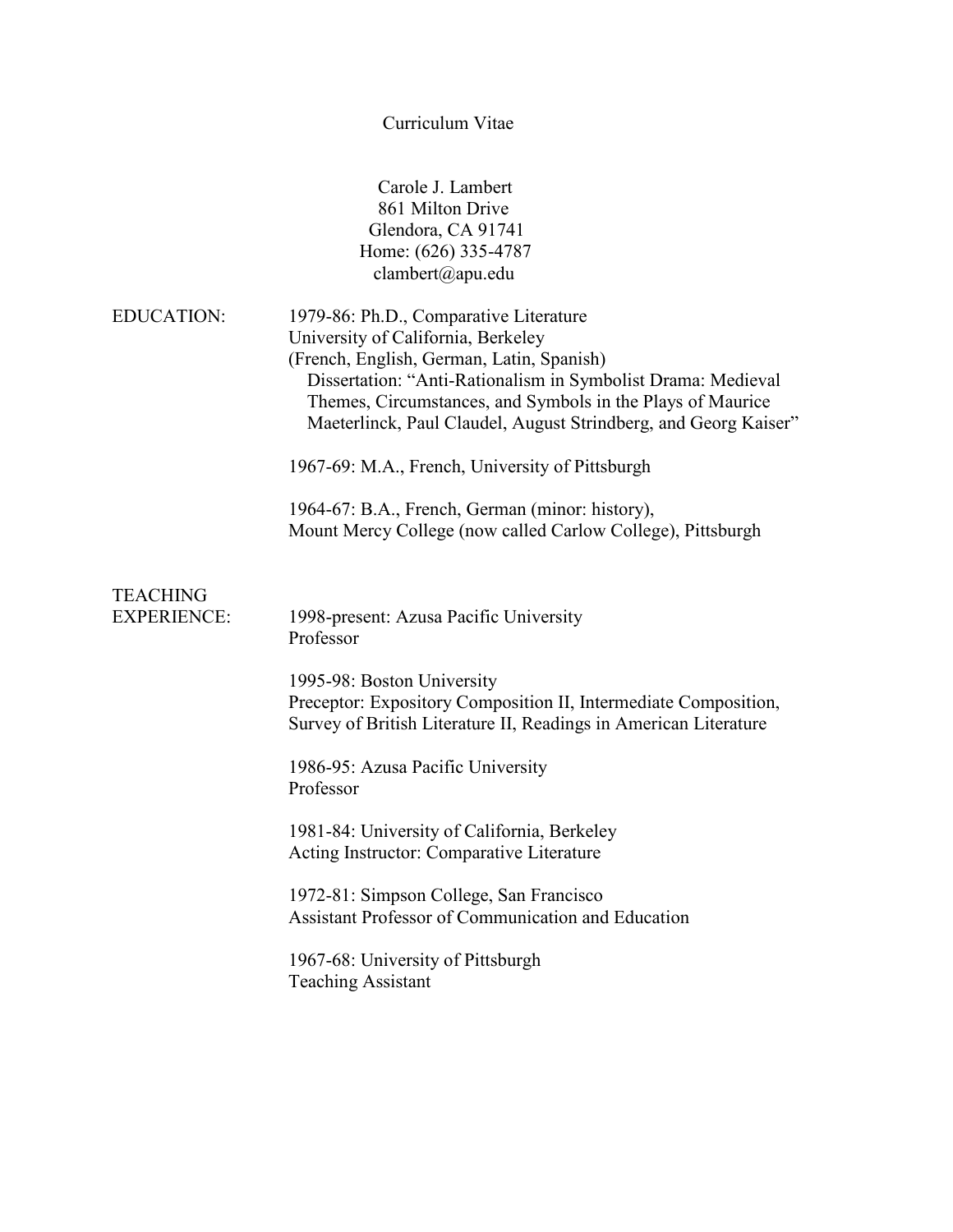| HONORS: | Lilly Fellows 2014 Summer Seminar, July 7-28, 2014 (Xavier<br>University, Cincinnati, Ohio)                                                                             |
|---------|-------------------------------------------------------------------------------------------------------------------------------------------------------------------------|
|         | Mentor for Scholarly Undergraduate Research Experience (SURE)<br>Program for undergraduate student Andrew Soria, 2013-2014                                              |
|         | Holocaust Educational Foundation Eastern European Seminar for<br>Faculty, June 8-21, 2009                                                                               |
|         | Undergraduate Scholarly Achievement Award, 2007 (\$2,000)                                                                                                               |
|         | Holocaust Educational Foundation Fellowship to the Twelfth<br>Summer Institute on the Holocaust and Jewish Civilization, June 17-<br>29, 2007 (Northwestern University) |
|         | Panelist to select Conference on Christianity and Literature annual<br>Book Award Recipient, 2006                                                                       |
|         | Center for Research on Ethics and Values Award (\$927.75),<br>Jan. 2005                                                                                                 |
|         | Sabbatical Leave, Azusa Pacific University, Fall 2004,<br>also Spring 1995                                                                                              |
|         | Dean's Accomplished Scholar Award, annually June 1999-2004                                                                                                              |
|         | Faculty Research Council Grant for Essays on the Modern<br><i>Identity</i> , October 2000 (\$1,000)                                                                     |
|         | N.E.H. Summer Institute at U.C. San Diego, 1995 (national<br>competition)                                                                                               |
|         | Faculty Research Council Grant, 1995 (\$1,200)                                                                                                                          |
|         | N.E.H. Summer Stipend, 1994 (national competition)                                                                                                                      |
|         | Chase A. Sawtell Inspirational Teaching Award, 1994 (\$2,000)                                                                                                           |
|         | N.E.H. Summer Seminar for College Teachers at Yale University,<br>1993 (national competition) (declined)                                                                |
|         | N.E.H. Summer Seminar for College Teachers at Harvard<br>University, 1993 (national competition)                                                                        |
|         |                                                                                                                                                                         |

Faculty Research Council Grant, Azusa Pacific University, 1993 (\$1,200)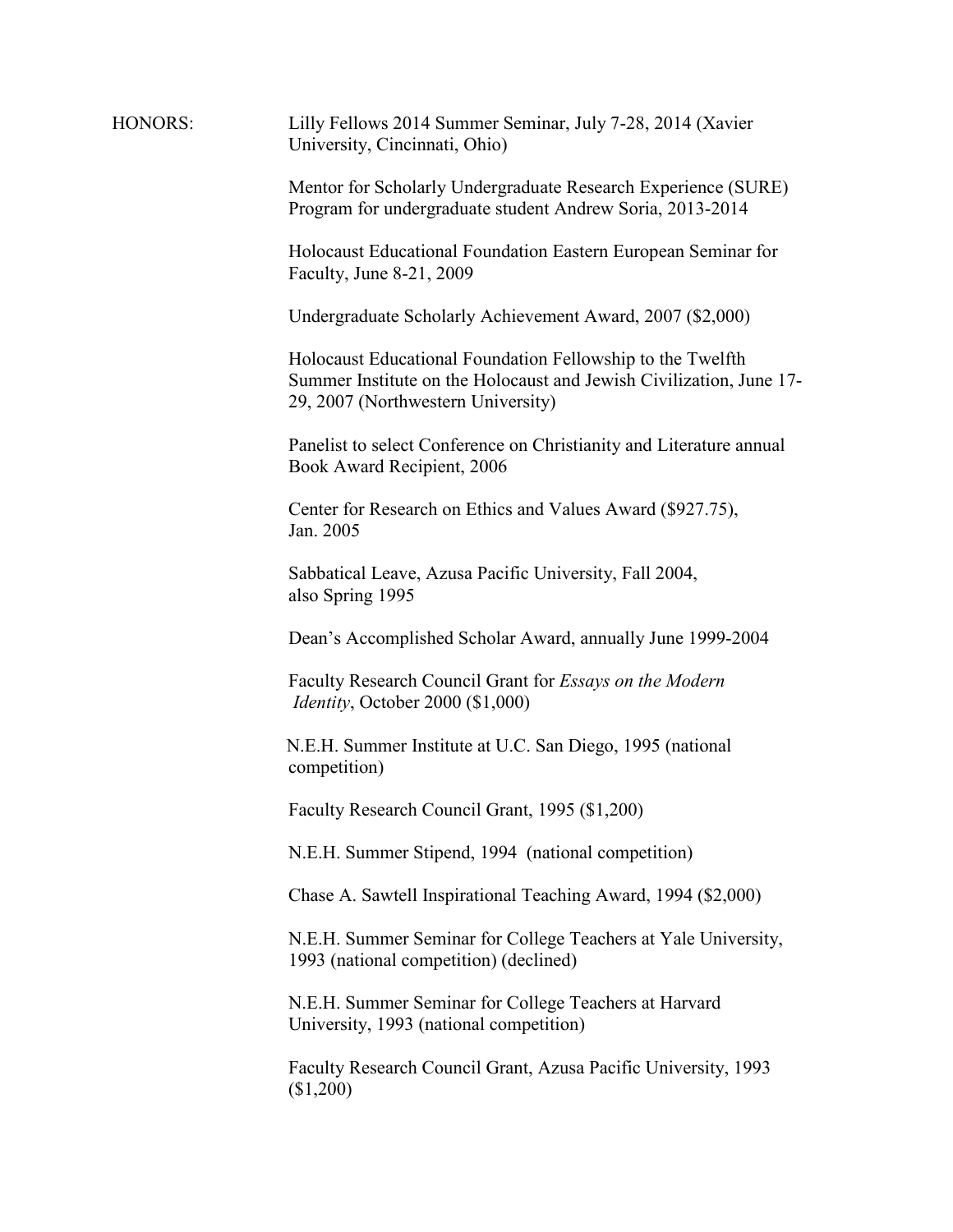County of Los Angeles Award of Merit, "in recognition of outstanding accomplishments and dedicated service to her organization and the community," May 29, 1992

Women of Achievement '92 Award, San Gabriel Valley YWCA, "A Recognition of Excellence"

Sears-Roebuck Foundation Teaching Excellence and Campus Leadership Award, 1991 (\$1,000)

Selected by Azusa Pacific University Deans as Exemplary Teacher to attend Exemplary Teacher Forum at the American Association for Higher Education Convention, 1991

Voted by APU students "Faculty Member of the Week", March, 1987

Fulbright Scholarship to research in Brussels, Belgium, 1984-85

Graduate Scholastic Honor Society, U. C. Berkeley, 1979-86

N.D.E.A. Fellowship for Ph.D. program at University of Pittsburgh, 1967 (declined)

Valedictorian Mount Mercy College*, magna cum laude*, 1967

| <b>UNIVERSITY</b><br><b>PROFESSIONAL</b><br><b>SERVICE:</b> |                                                             |
|-------------------------------------------------------------|-------------------------------------------------------------|
|                                                             | Faculty Senator-at-large, 2011-2017, 2018-present           |
|                                                             | Director of Research, 2005-2012                             |
|                                                             | Director of Undergraduate Research, 1999-2005               |
|                                                             | Honors Council of the Honors Program, 2001-2013             |
|                                                             | Acting Director of the Honors Program, Fall 2001            |
|                                                             | Committee to design a "great works" curriculum, Summer 2000 |
|                                                             | Faculty Research Council, 1999-2002                         |
|                                                             | Committee to select Centennial Scholarship recipients, 1999 |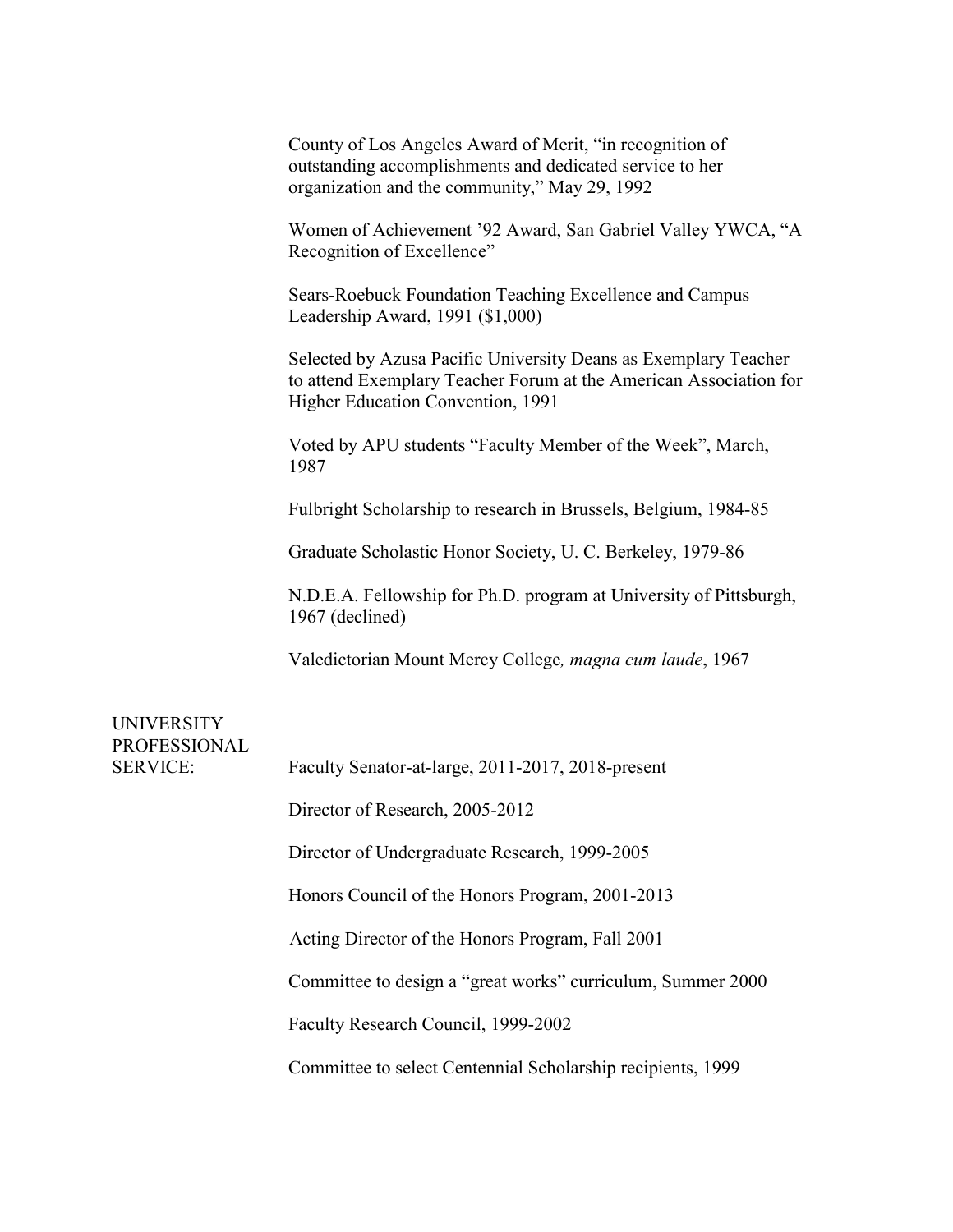Committee to select Trustees' Scholarship recipients, 1999

Freshman-Sophomore Composition and Literature Committee, Boston University, 1995-98

Director of the A.P.U. Honors Program, 1992-95

Chair, Honors Program Task Force; helped faculty committee design and implement new Honors Program, Spring 1992

Admissions Committee, 1992-93

WASC Steering Committee; wrote self-study report sections on all undergraduate programs, 1990-91

Educational Council, 1990-91

Faculty Senator, 1989-94

Advisor, Alpha Chi Honor Society, 1989-95

Fulbright Program Advisor, 1989-95

PUBLICATIONS AND PRESENTATIONS:

BOOKS: *Against Indifference: Four Christian Responses to Jewish Suffering during the Holocaust (C. S. Lewis, Thomas Merton, Dietrich Bonhoeffer, André and Magda Trocmé)* New York: Peter Lang Publishing, 2015.

> *Ethics after Auschwitz? Primo Levi's and Elie Wiesel's Response*. New York: Peter Lang Publishing, 2011.

*Doing Good, Departing from Evil: Research Findings in the Twenty-First Century*. New York: Peter Lang Publishing, 2009.

*Is God Man's Friend? Theodicy and Friendship in Elie Wiesel's Novels*. New York: Peter Lang Publishing USA, 2006.

*Essays on the Modern Identity*. William D. Brewer and Carole J. Lambert, ed. New York: Peter Lang Publishing, Inc., 2000.

*The Empty Cross: Medieval Hopes, Modern Futility in the Theater*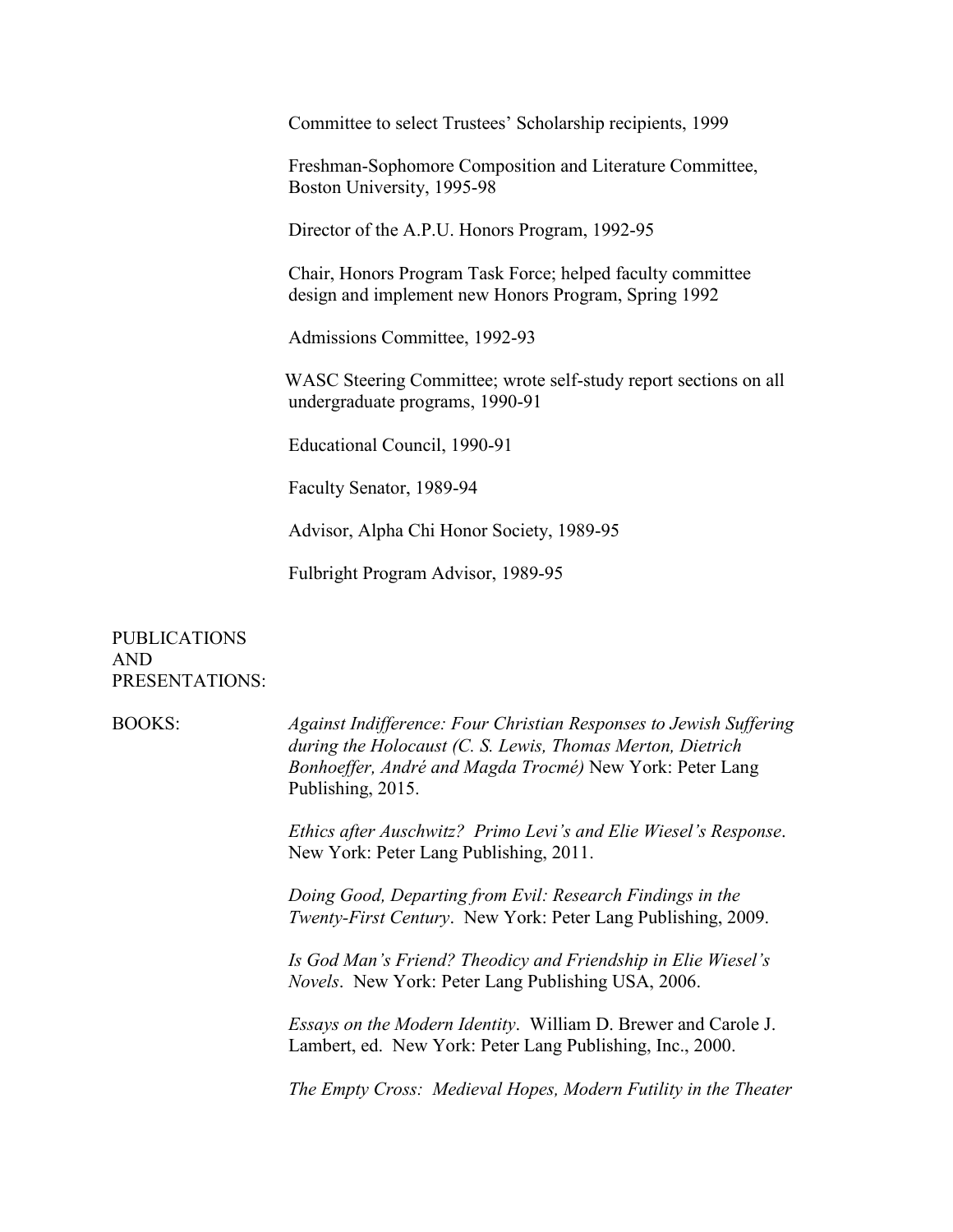*of Maurice Maeterlinck, Paul Claudel, August Strindberg, and Georg Kaiser*. New York & London: Garland Publishing, 1990.

## ARTICLES and REVIEWS: "Consumerism, Violence, and Dehumanization: The Vicious Dynamic Circle." *Multifaceted Explorations of Consumer Culture and Its Impact on Individuals and Society*. Ed. David J. Burns. Hershey, PA: IGI Global, 2019. 196-209.

Reprint of "The Postmodern Self: 'Decentered,' 'Shattered,' 'Autonomous,' or What?" *Essays on the Modern Identity*. Ed. William D. Brewer and Carole J. Lambert. New York: Peter Lang Publishing, Inc., 2000. 141-163. In *Twentieth-Century Literary Criticism, Vol. 372*. Ed. Jonathan Vereecke. New York: Gale in association with Layman Poupard Publishing, 2019. 29-39.

"Modern-Day Samaritans." *APU Life*. Fall 2012.

"Forgotten, The (L'Oublié) Elie Wiesel (1989)." *The Facts on File Companion to the World Novel: 1900 to the Present, Volume I*. Ed. Michael D. Sollars. New York: Infobase Publishing, 2008. 275- 276.

"If Not Now, When? (Se non Ora, Quando?) Primo Levi (1982)." *The Facts on File Companion to the World Novel: 1900 to the Present, Volume I*. Ed. Michael D. Sollars. New York: Infobase Publishing, 2008. 376-377.

"The Artist as Witness, Prophet, and Encourager." *Elie Wiesel and the Art of Storytelling*. Ed. Rosemary Horowitz. Jefferson, North Carolina: McFarland & Company, Inc., Publishers, 2006. 182-196.

"Friendship and Hope: Elie Wiesel's *The Town Beyond the Wall." The Gift of Story: Narrating Hope in a Postmodern World*. Ed. Emily Griesinger and Mark Eaton. Waco, Texas: Baylor University Press, 2006. 149-163.

"L'amitié dans 'Les Portes de la forêt' d'Elie Wiesel." Trans. Ute Niemeier et Boris Meert. *Mélanges de Paul Claudel à Elie Wiesel*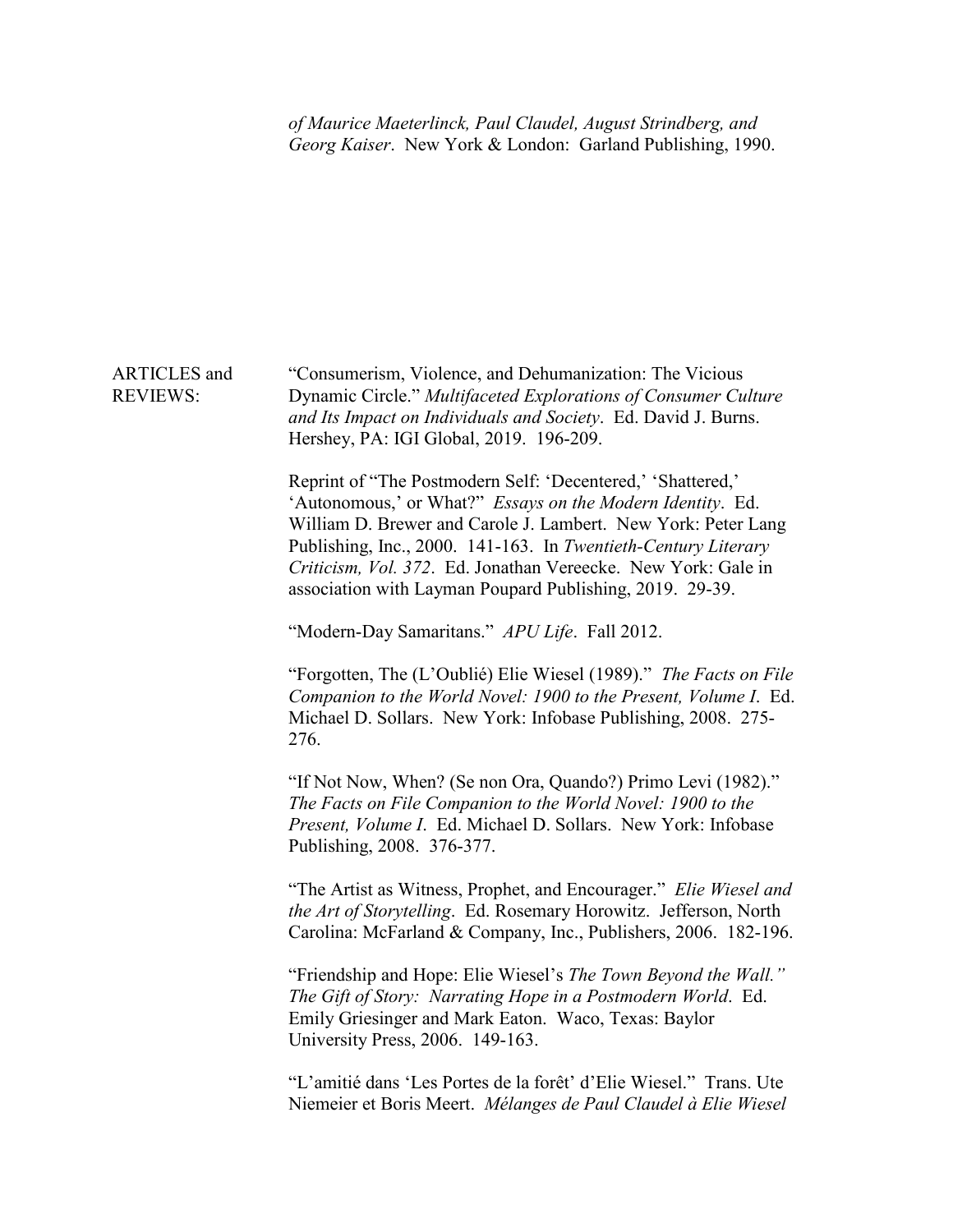*offerts à Joseph Boly*. Belgium: Luc Moes/editeur, 2005. 204-215.

"The Postmodern Self: 'Decentered,' 'Shattered,' 'Autonomous,' or What?" *Essays on the Modern Identity*. Ed. William D. Brewer and Carole J. Lambert. New York: Peter Lang Publishing, Inc., 2000. 141-163.

"The Intruder." *Masterplots. Revised Second Edition*. Ed. Frank N. Magill. Englewood Cliffs, NJ: Salem Press, 1996. 3212-3216.

"Pelléas and Mélisande." *Masterplots. Revised Second Edition.* Ed. Frank N. Magill. Englewood Cliffs, NJ: Salem Press, 1996. 4935-4939.

"Postmodern Biography*: Lively Hypotheses and Dead Certainties*." *Biography*, 18:4 (Fall, 1995), 305-327.

"Maurice Maeterlinck: L'Evolution du drame symboliste vers l'essai entre 1898 et 1902," *Annales de la fondation Maeterlinck*, 28 (1990).

"Maurice Maeterlinck et l'idée de la Mort de 1885 à 1890," *Annales de la foundation Maeterlinck*, 27 (1989), 43-51.

"Tête d'Or: Catholic Convert or Anti-Christ?" *Claudel Studies*, XIV:1 & 2 (1987), 37-41.

Review of *Georg Kaiser: After Expressionism: Five Plays* trans. by Fred Bridgham. *Translation and Literature*, XXVII.1 (Spring 2018), 100-107.

"Strindberg's Medievalism: Depth Psychology in *To Damascus I," Selecta,* V (1984), 92-96.

Review of *Edvard Munch: Behind the Scream* by Sue Prideaux and *The Private Journals of Edvard Munch: We Are Flames Which Pour out of the Earth* ed. J. Gill Holland. *Southern Humanities Review*, XLI: 3 (Summer, 2007), 289-293.

Review of *Robert Desnos, Surrealism, and the Marvelous in Everyday Life* by Katharine Conley. *Southern Humanities Review*, XL:3 (Summer 2006), 298-301.

Review of *Production of Presence: What Meaning Cannot Convey* and *The Powers of Philology: Dynamics of Textual*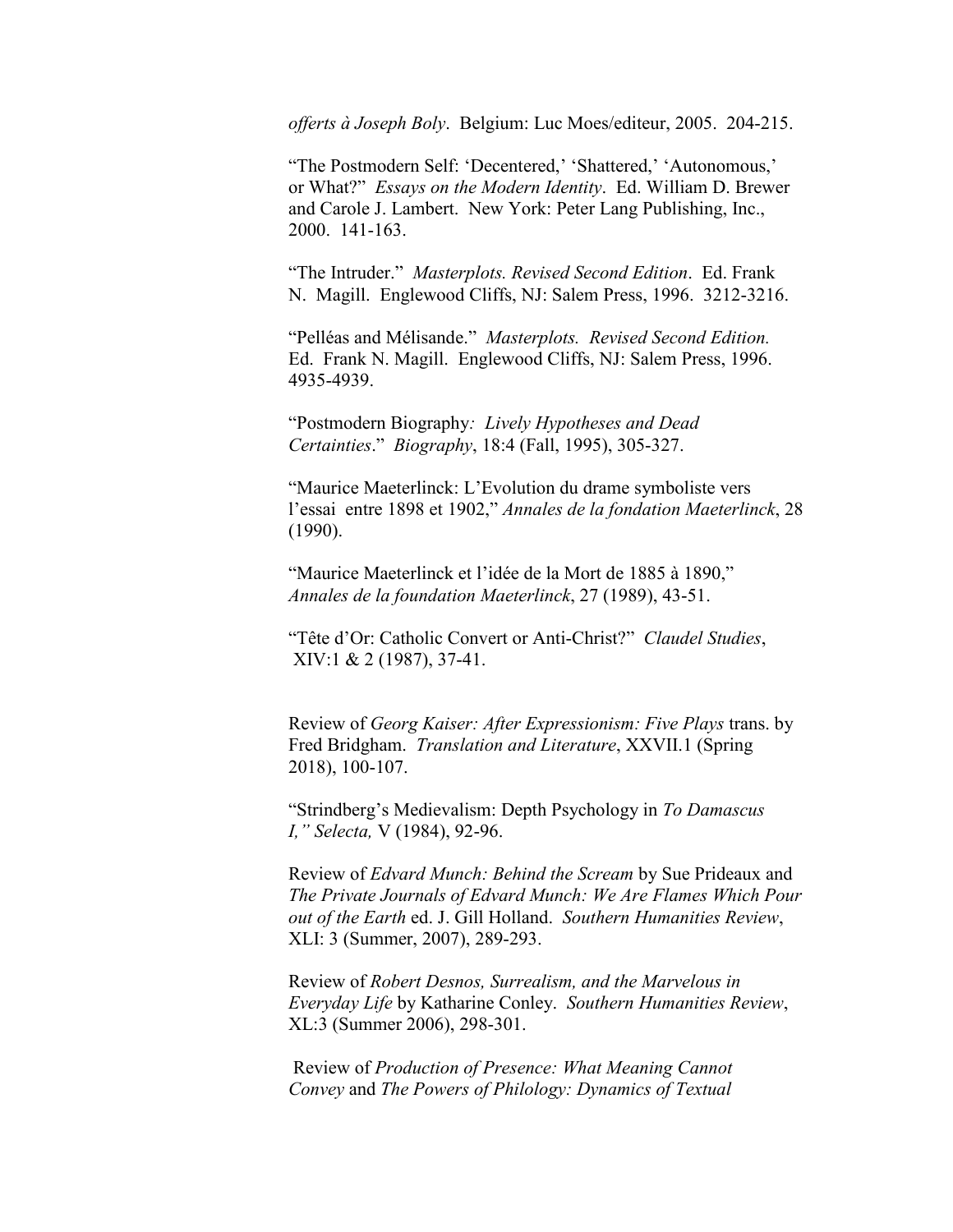*Scholarship* by Hans Ulrich Gumbrecht. *Southern Humanities Review*, XXXIX: 3 (Summer, 2005), 276-281.

Review of *The Myth of the French Bourgeoisie: An Essay on the Social Imaginary 1750-1850* by Sarah Maza*. Southern Humanities Review*, XXXVIII:2 (Spring, 2004), 205-207.

Review of *Memoirs of a Courtesan in Nineteenth-Century Paris* by Céleste Mogador. Trans. Monique Fleury Nagem. *Southern Humanities Review*, XXXVII:2 (Spring, 2003), 188-190.

Publication of my review "And the Sea Is Never Full: Memoirs, 1969-" from the *Southern Humanities Review* in Gale Group's *Contemporary Literary Criticism*, Vol. 165 (CLC 165) (Hard cover text edition and online version), ed. Jeff Hunter, December 2002.

Review of *The Holocaust Industry: Reflections on the Exploitation of Jewish Suffering* by Norman G. Finkelstein. *Southern Humanities Review*, XXXV:4 (Fall, 2001), 407-410.

Review of *And the Sea Is Never Full: Memoirs*, *1969*- by Elie Wiesel. *Southern Humanities Review*, XXXV:3 (Summer, 2001), 301-304.

Review of *The Revolutionary "I": Wordsworth and the Politics of Self-Presentation* by Ashton Nichols. *Southern Humanities Review*, XXXIV:4 (Fall, 2000), 381-383.

Review of *In 1926: Living at the Edge of Tim*e by Hans Ulrich Gumbrecht*. Southern Humanities Review*, XXXIV:3 (Summer, 2000), 276-278.

Review of *Ludic Feminism and After: Postmodernism, Desire, and Labor in Late Capitalism* by Teresa L. Ebert*. Women's Studies*, XXVIII (1999), 721-724.

Review of *The Dreams of Women: Exploring and Interpreting Women's Dreams* by Lucy Goodison. *Southern Humanities Review*, XXXII:4 (Fall, 1998).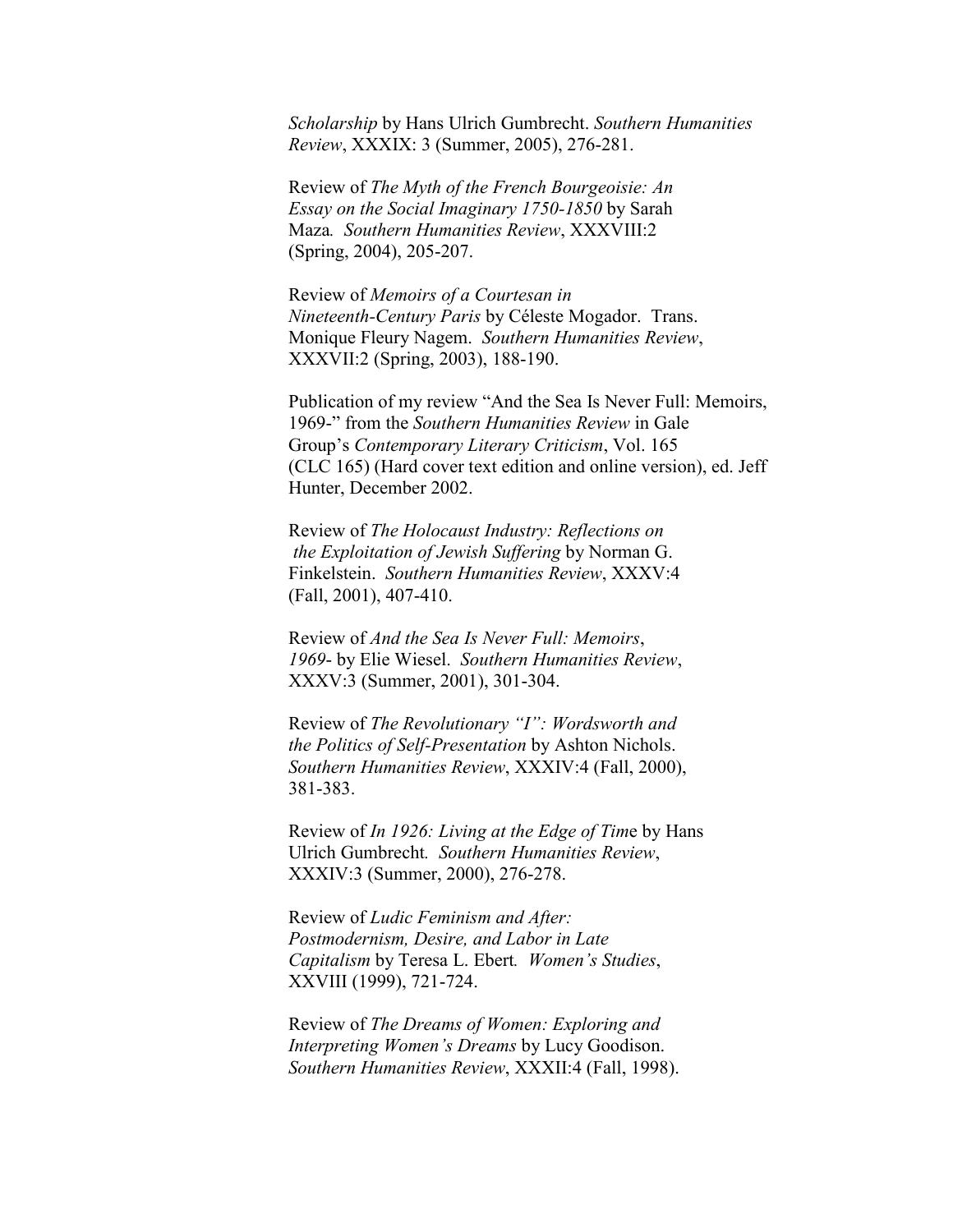Review of *Sacred Estrangement, The Rhetoric of Conversion in Modern American Autobiography* by Peter A. Dorsey. *Southern Humanities Review*, XXIX:4 (Fall, 1995), 365-369.

Review of *Rewriting the Self, History, Memory, Narrative* by Mark Freeman. *Southern Humanities Review*, XXIX:3 (Summer, 1995), 277-280.

Review of *The Fictive and The Imaginary, Charting Literary Anthropology* by Wolfgang Iser. *Southern Humanities Review*, XXIX:2 (Spring, 1995), 172-176.

Review of *Making Sense in Life and Literature* by Hans Ulrich Gumbrecht. *Southern Humanities Review*, XXIX:1 (Winter, 1995), 77-80.

Review of *Georg Kaiser: After Expressionism: Five Plays* trans. by Fred Bridgham. *Translation and Literature*, XXVII.1 (Spring 2018), 100-107.

Review of *Centenaire de la conversion de Paul Claudel* (1886-1986*), Claudel Studies*, XV:2 (1988), 95-97.

"Strindberg's Medievalism: Depth Psychology in *To Damascus I," Selecta,* V (1984), 92-96.

Presented "Remembering Elie Wiesel, My Professor at Boston University" at American Academy of Religion Western Regional Conference, University of the West, Rosemead, CA, Mar. 19, 2017.

Presented : "Was C. S. Lewis Indifferent to the Genocide of the Jews during World War II?" at Common Day of Learning, Azusa Pacific University, Azusa, CA, Mar. 1, 2017.

Presented "Scholarly and Popular Action in the Fight Against Indifference: Explorations of Nels Anderson and André and Magda Trocmé" at Common Day of Learning, Azusa Pacific University, Azusa, CA, Feb. 24, 2015.

Presented "Thomas Merton's Search for Compassionate 'Sainthood'" at Common Day of Learning, Azusa Pacific University, Azusa, CA, Mar. 24, 2014.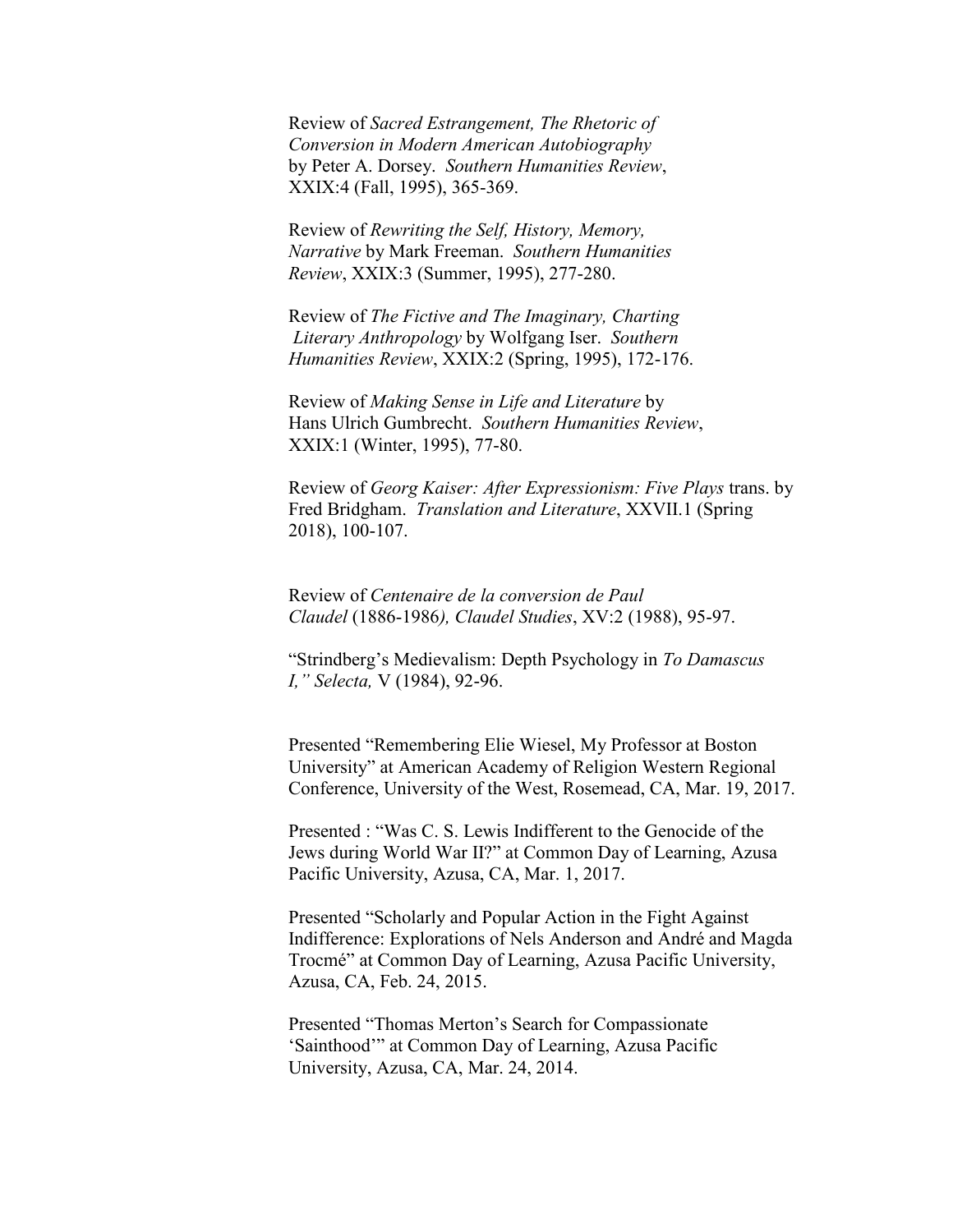Presented "Theologian Dietrich Bonhoeffer and Integrative Themes: Denouncing Human Injustice and Promoting Human Dignity" at Christian Association for Psychological Studies International (CAPS), Washington, D.C., March 29, 2012.

Presented "Wisdom to Overcome in Life and Literature" at Common Day of Learning, Azusa Pacific University, Azusa, CA, March 2, 2011.

Led discussion of Albert Camus's *The Plague* at APU Honors Program dinner, Upland, CA, Oct. 20, 2005.

Presented "Building an Undergraduate Research Program with Maximum Good Will and Minimal Funds" at the Grants Resource Center Conference sponsored by the American Association of State Colleges and Universities, Washington, D.C., Sept. 18, 2005.

Presented "Friendship in Elie Wiesel's *Twilight*" at the Western Regional Conference on Christianity and Literature, Azusa, CA, March 15, 2002.

Presented "Friendship in Elie Wiesel's *The Town Beyond The Wall*" at The Eighth Annual Image Conference/Conference on Christianity and Literature, Seattle, Oct. 20, 2000.

Presented at Millennium Forum: Global Opportunities for Research and Scholarship: A Conversation with Four Fulbright Scholars, Azusa Pacific University, April 6, 2000.

Chaired panel on "Culture, Politics, and Art," National Collegiate Honors Council Conference, Oct. 28, 1994.

Presented "How to Receive a Postdoctoral Fellowship" at the Workshop on How to Get a Postdoctoral Position in the Humanities, University of California, Berkeley, Mar. 2, 1994.

Presented "Sexton, Lies, and Audiotape" at the Conference on Communications and Ethics, Azusa Pacific University, Mar. 25, 1992.

Presented "Claudel and Woman: A Reevaluation of Violaine" at the Pacific Northwest Council on Foreign Languages, Portland, Oregon, May 3, 1990.

Presented "The Ethics of Power in a Postmodern Age" at the Conference on Communications and Ethics, Azusa Pacific